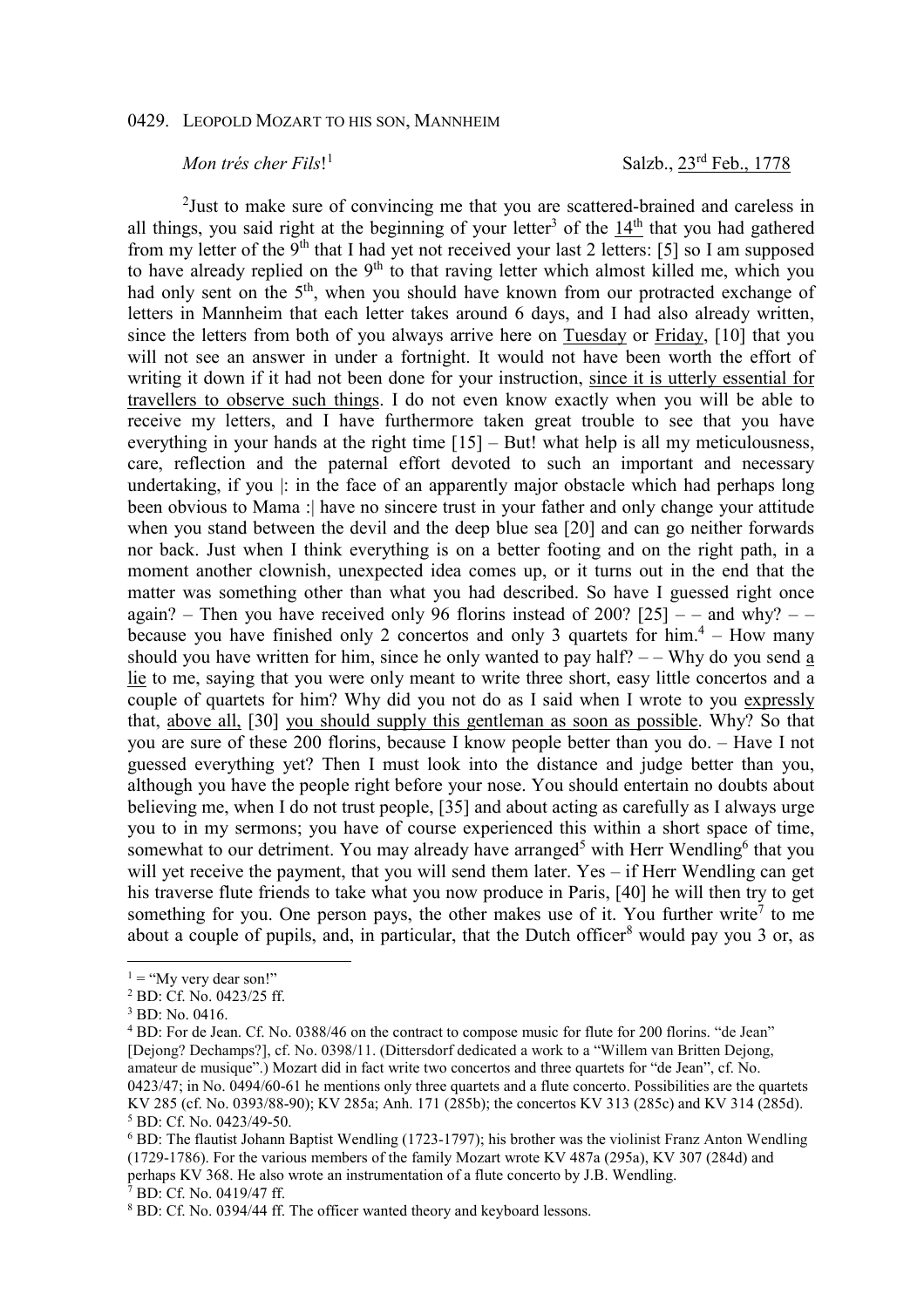you believe, even 4 ducats<sup>9</sup> for 12 lessons. Now it finally emerges that you could have had the pupils, but, because you perhaps did not find them at home once or twice, [45] you no longer went there. You would rather give lessons as a favour<sup>10</sup> – yes, this is your wish! And you would also rather leave your old father in a dire plight; for you, as a young person, this toil for good payment is too much, <sup>11</sup>while it is more fitting for your 58-year-old father to run around for miserable payment so that he can provide, with toil and sweat, [50] what is necessary in order to keep himself and his daughter and to support you as needed with the little that remains, instead of paying his debts, while you entertain yourself in the meantime by giving a young girl<sup>12</sup> lessons for nothing. My son, reflect for a moment and make way for your reason! Reflect on whether you treat me more cruelly than our  $\text{Prince}^{13}$  does. [55] From him, of course, I would not expect anything. – From you I expect everything – All I can expect from him is a favour. – From you I can hope for everything in filial obligation. Ultimately, he is a stranger to me – but you are my son – You know what I put up with over more than five years<sup>14</sup> – yes, much has left a mark on my heart because of you. The behaviour of the Prince could only bend me to the ground; [60] you can dash me to the ground. He could only make me sick; but you can rob me of life. If I did not have your sister and Herr Bullinger,<sup>15</sup> that true friend, I would probably not be capable of writing you this letter, with which I have been occupied for 2 days already. I have to conceal my anxiety from everybody, [65] these are the only 2 people who are allowed to know everything, and who console me. I trusted in the veracity of everything that you wrote me, and since everyone here feels the most heartfelt joy when things go well for you and they always ask me about you, I was always happy to tell them in detail that you were earning money and that you will go to Paris. You know that people take pleasure in this [70] in order to <annoy the Archbishop>; there was no lack of people who used the news that way. When you had to take out 150 florins<sup>16</sup> in Mannheim, old Herr Hagenauer<sup>17</sup> was very saddened, for these people wish us earnings and takings. But when I told him what you had written to me and that you pay nothing for your keep<sup>18</sup> and that you will receive 200 florins<sup>19</sup> [75] and also had pupils, he was very pleased. I had to ask him, of course, if he would be patient about the payment of the 150 florins; he then answered me thus: A trifle! I have every confidence in Herr Wolfgang, he is sure to do his duty as a son, of course you should let him go to Paris; do not worry. Now consider these words, and the present circumstances, [80] and tell me whether I should not be transfixed to the spot, since, as an honest man, I cannot leave you in this situation, no matter what it costs. You can rest assured that not a soul knows that we transferred the 150 florins to Man[n]heim, for the

 $\overline{a}$ 

 $9$  BD: 3 ducats, 4 ducats = 13.5 florins, 18 florins.

<sup>10</sup> BD: Cf. No. 0419/49.

 $11$  BD: On the next lines cf. No. 0417/44 ff.

<sup>&</sup>lt;sup>12</sup> BD: Wolfgang and his mother moved into the house of Court Chamber Councillor [Hofkammerrat] Serrarius in Mannheim at the end of 1777. Cf. No. 0390/4 ff. His step-daughter, Therese Pierron, became Mozart's pupil (cf. No. 0390/7-8). He wrote for her the sonata for clavier and violin KV 296 (dated 11<sup>th</sup> March, 1778).

<sup>13</sup> BD: Hieronymus Joseph Franz de Paula, Count [Graf] Colloredo (1732-1812), Prince-Archbishop [Fürst-Erzbischof] of Salzburg from 1772. Employer of Leopold and, for a time, of Wolfgang. Cf. No. 0263/9. <sup>14</sup> BD: Since 1722, see note on Hieronymus above.

<sup>15</sup> BD: Abbé Franz Joseph Johann Nepomuk Bullinger (1744-1810), Jesuit, private tutor, friend of the Mozart family in Salzburg, where he seems to have arrived between 1774 and 1776. House tutor to Count [Graf] Leopold Ferdinand Arco, later to Count [Graf] Sigmund ("Sigerl") Lodron. Mozart called him "his best of all friends" (cf. Nos. 0331/5; 0459/1).

<sup>&</sup>lt;sup>16</sup> BD: Drawn from Herr Schmalz in Mannheim. Cf. Nos. 0377/6 ff.; 0379/22.

<sup>17</sup> BD: Johann Lorenz Hagenauer (1712-1792), Salzburg merchant. Friend of the Mozarts and their landlord 1747-1773. Cf. No. 0032.

<sup>&</sup>lt;sup>18</sup> BD: Staying with Serrarius, see note on line 52.

<sup>19</sup> BD: See note on line 24.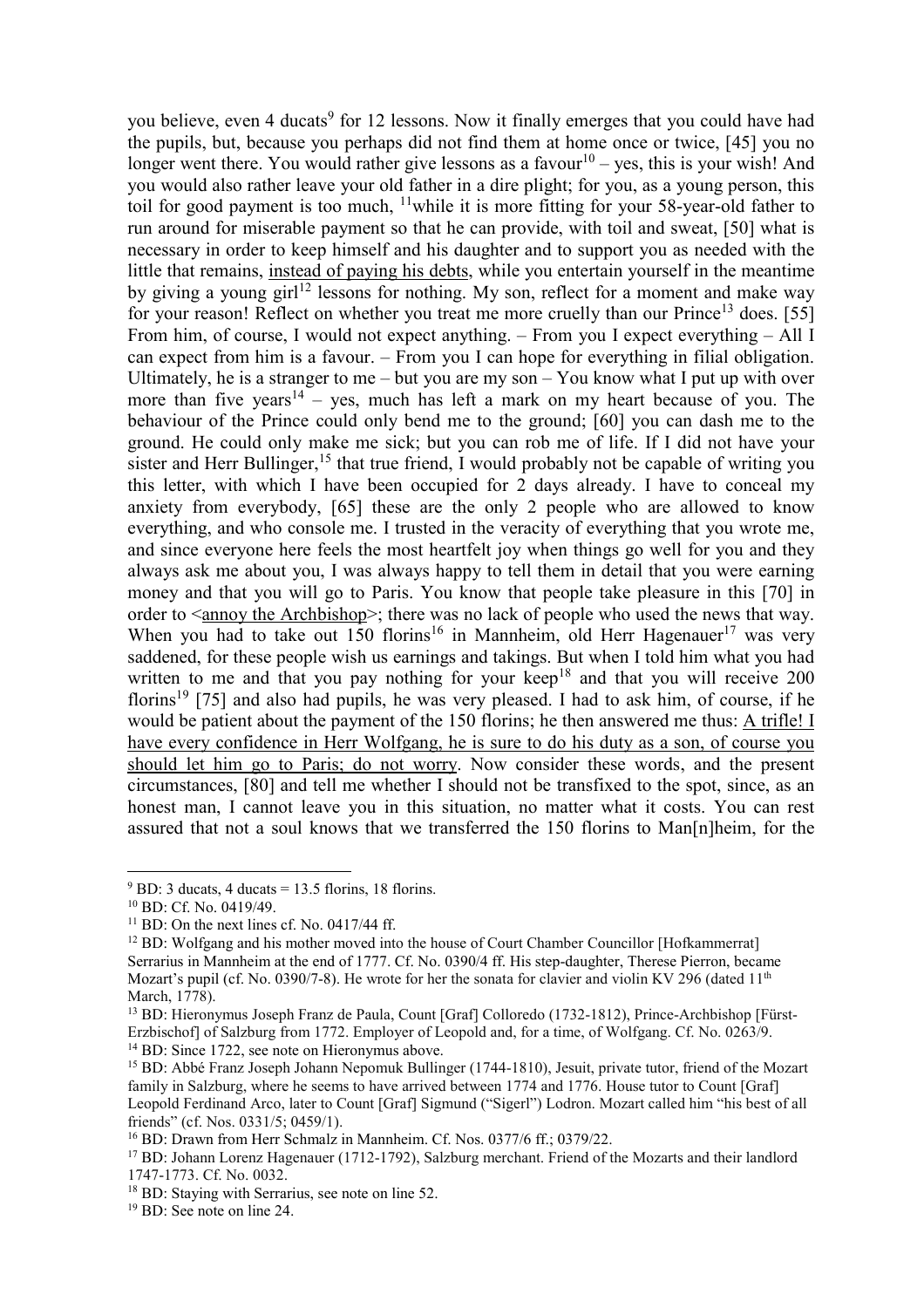Hagenauers would never, in this world or the next, grant this joy to the <Archbishop>, but how these friends will be saddened again [85] since I must once again support you with money in order to get you to Paris. This, however, is a firm decision that must stand, as I will show you. Your suggestion of travelling around, $20$  especially under the current critical circumstances, is not even to be considered: often, one does not even cover the travelling costs; one must constantly plead and beg everywhere [90] and seek protection so that the concert turns out profitably, look for letters of recommendation from one place to the next, request permission to be able to give a concert, and tackle a hundred often undermining and sordid circumstances, which in the end hardly bring in so much that one can pay the innkeeper, and for the journey one must throw in one's own money |: if one has any :| [95] or pawn or sell clothes or rings. I have experienced that. In Frankfort<sup>21</sup> I had to take out  $100$ florins from Herr Ollenschlager,<sup>22</sup> and in Paris, immediately on arriving, I took out 300 florins from *Tourton* and Baur,<sup>23</sup> although afterwards, admittedly, I did not need much of it, because we soon found sources of income. [100] But initially we first had to make ourselves known, hand in letters &c., and that requires its due time in such a large place, since one cannot always meet or speak to the people. My dear Wolfg., you convince me, in all your letters, that you always become fixed on the first rash idea that comes into your head, or is put into your head, without considering the matter properly and thinking it through.  $[105]$  <sup>24</sup>For example, you write: I am a composer, I should not bury my talent for composition etc. etc. Who, then, is saying that you should? – In your gypsy-style travelling around, you really would do. To make yourself known to the world as a composer, you must be in Paris, Vienna, or in Italy. You are now nearest to Paris. It is now only a question of: Where do I have better hopes of drawing attention to myself? [110] In Italy, – where, in Naples alone, there are certainly 300 *Maestri*, and where, throughout the whole of Italy, the *Maestri* often have the *scrittura*<sup>25</sup> for well-paid theatre in their hands 2 years in advance? Or in Paris, where perhaps 2 or 3 write for the theatre, and one can count the other composers on one's fingers? The keyboard must make the first acquaintances for you [115] and make you popular with the great, then one can have something engraved on subscription, which brings in a little more than if one composes 6 quartets for an Italian gentleman and receives a few ducats<sup>26</sup> or even a snuff-box worth 3 ducats for it. For that, Vienna is better: there one can at least raise a subscription for written music. [120] You have experience of both of these and of other things. In brief! If I could teach you to have a more stable character or only to reflect more when those hot-headed ideas occur to you, I would make you the happiest person in the world. But I see that nothing comes before its time. – And yet, regarding your talent, everything came before its time. You also grasp everything with the greatest ease in the different fields of knowledge. [125] Why, then, should it be impossible to become knowledgeable about people? – to guess their intentions? – to conceal one's heart from the world? – and to reflect in detail on every matter, and especially N.B. not always to remain fixed on the good side, or the side that flatters me or my secondary intentions? [130] Why should I not always use my reason to search out the bad side, to detect all permutations and consequences – and, finally, in this way to bear my interests in mind and show the world that I possess insight and reason? Or do you think it is more honourable if I let myself be considered a fool and let myself be led to my detriment and to the advantage [135] of those who then laugh up their sleeve and see in you a young,

 $\overline{a}$ 

 $24$  BD: On the following lines cf. No. 0419/53 ff.

 $20$  With the Webers. Cf. No. 0416/76 ff.

<sup>21</sup> Frankfurt.

<sup>&</sup>lt;sup>22</sup> BD: Cf. No. 0065/25. Johann Nikolaus Olenschlager (Ohlenschlager), proprietor of the banking business

J.N. Olenschlager & Co. in Frankfurt; the business closed in 1780. The business was named after his father.

<sup>23</sup> BD: The banking firm Tourton & Baur Banquiers (cf. Nos. 0074/33; 0083/38-39; 0088/155-157; 0417/156).

<sup>&</sup>lt;sup>25</sup> BD: Contract for the composition of an opera.

<sup>&</sup>lt;sup>26</sup> BD: 1 ducat = 4.5 florins.